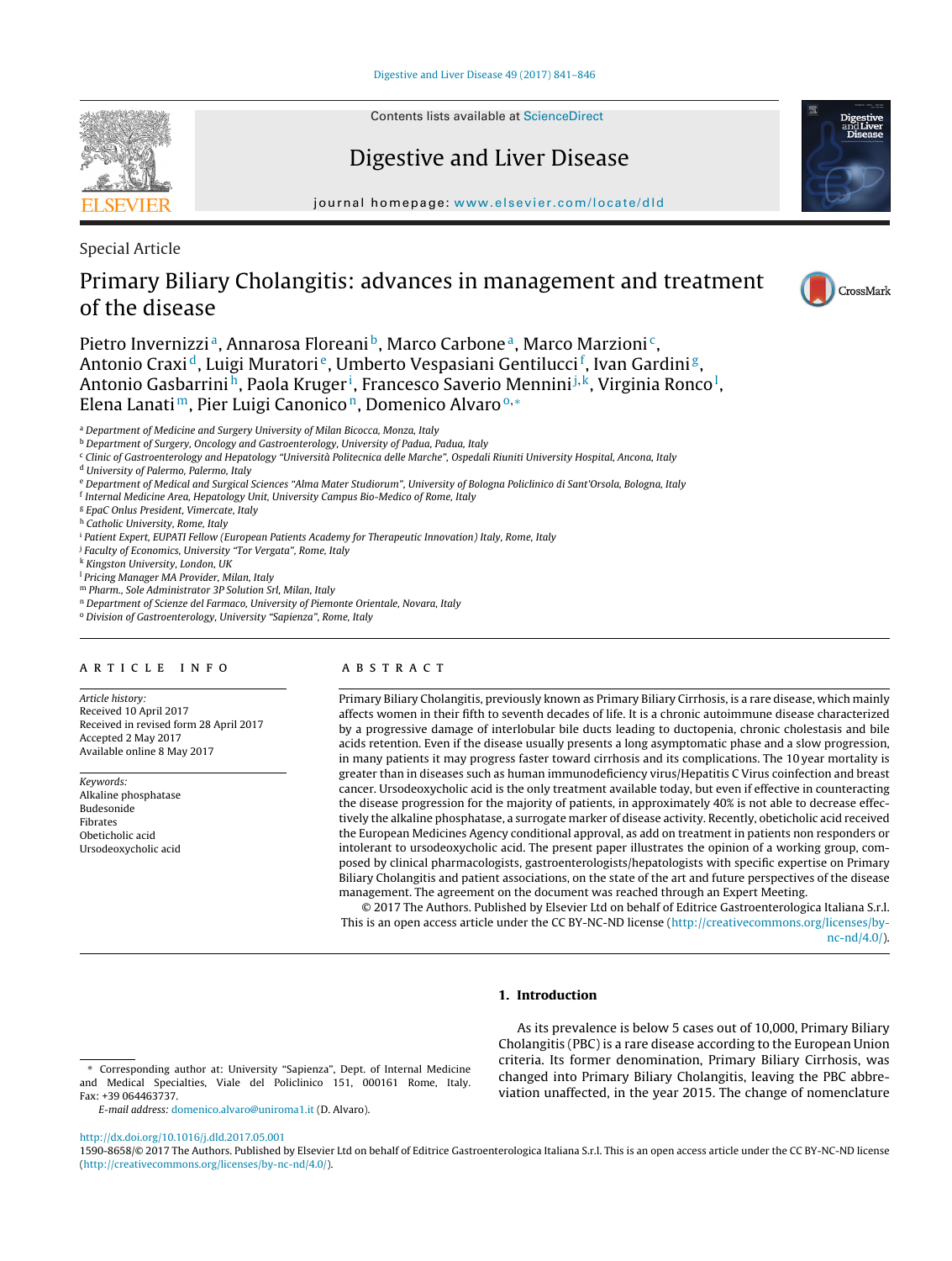was made to address the demands from patient organizations and providers in the sector so as to remove the term cirrhosis, which only refers to the end stage of the disease. Indeed, as of today, PBC is generally diagnosed in the earlier phases of the disease and treatments are often capable of blocking progression. For this reason, labeling PBC patients as cirrhotic was frustrating and incoherent as well [\[1\].](#page-5-0)

PBC is a chronic autoimmune disease electively affecting interlobular bile ducts (cholangitis) leading to retention of bile salts into the liver (cholestasis) and secondary damage of hepatocytes. The onset is often silent and insidious but the disease may progress toward cirrhosis, liver failure and death.

As PBC is a rare disease, the issues related to it concern, among others, diagnosis, care and shared management of the patient not only by specialized centers but also in the local outpatient healthcare setting.

To study this rare condition there has been an international effort to build up a network on centres studying PBC. The Global PBC Group, an international independent working group, was established in 2012 with the aim of setting up a collaboration among centers involved in the scientific research program on PBC. All data collected from patients followed by these centers are merged into a single database which accounts for more than 6000 patients as of today [\[2\].](#page-5-0)

The present document is the outcome of the consensus reached within an Italian working group of experts on the disease (physicians, pharmacologists and patients) and its purpose is to establish shared recommendations with regard to disease management and treatment for the benefit of the providers of the sector.

## **2. Epidemiology**

According to the latest estimates, patients affected by PBC range from 12 to 13,000 in Italy.

Global PBC prevalence and incidence provided in the latest Orphanet report are 2.1/10,000 and 0.3/10,000/year, respectively [\[3\].](#page-5-0) Two revisions of the epidemiological studies conducted in various geographical regions, North America (US and Canada), Northern Europe (Norway, Finland, Sweden, Denmark and UK), Spain, Israel and Australia, were published in 2012 and 2013  $[4,5]$ , showing a marked variability of epidemiological data among the different regions, with prevalence ranging from 0.09 to 4.02/10,000 and incidence ranging from 0.03 to 0.58/10,000/year. As discussed by the authors, such variability is likely due to the varying degree of access to diagnosis and care rather than an actual geographic difference in the epidemiology of the disease.

No specific PBC register is currently in place in Italy. According to the only available Italian epidemiological study conducted by Lleo et al. in 2016 [\[6\]](#page-5-0) and based on administrative databases in Region Lombardy in the 2000–2009 timeframe, the number of prevalent PBC cases is 2970 in a population of 9,742,676 inhabitants as of January 1st 2010. The authors estimated a nationwide prevalence of 2.95 PBC cases every 10,000 inhabitants and an incidence of 0.167/10,000/year. As reported in the paper, epidemiological data refer to a population aged over 20 years old. However, the ICD9 (International Classification of the Diseases) code 571.6 used to identify cases of PBC in administrative databases is not specific for PBC as it includes all types of biliary cirrhosis, although the majority of them is certainly represented by PBC. After adjusting data for age (according to ISTAT 2016 data 82% of the Italian population is aged over 20 years old) the total number of PBC cases in Italy equals 14,675, while applying a 10% correction factor due to non PBC-specificity of the ICD9 code 571.6 the estimated number of PBC cases in Italy drops to 13,207.

Data reported by Lleo et al.  $\lceil 6 \rceil$  are consistent with what has been reported by Orphanet (12,740 prevalent cases applying the 2.1/10,000 global prevalence to the Italian population). Therefore, we can assume that the number of PBC prevalent cases in Italy ranges from 12,740 [\[3\]](#page-5-0) to 13.207 [\[6\].](#page-5-0)

### **3. Prognostic factors**

Men, women below 45 years old and patients in advanced stage of disease at the time of the diagnosis have a higher risk of nonresponse to ursodeoxycholic acid (UDCA). An absent or partial response to UDCA is the strongest predictor of poor outcome.

PBC typically affects women aged from 50 to 60 years old [\[7–9\].](#page-5-0) The silent form of PBC is characterized by positivity of anti-mitochondrial antibodies (AMA), while liver biochemistry is normal. The silent form is often found in close relatives or patients who underwent an AMA test requested by another specialist. From 70% to 80% of these patients will develop symptoms of the dis-ease over 20–30 years [\[10,11\].](#page-5-0) The asymptomatic form of PBC is characterized by AMA positivity and increase of serum alkaline phosphatase (ALP), although no symptoms are present. Less than 5% of these patients remain asymptomatic over 20 years [\[12\].](#page-5-0) Fatigue and pruritus typically appear in the symptom phase. The symptomatic onset has mainly been noticed in young women affected by most biochemically active forms of disease, less responsive to treatment with UDCA and in whom disease progression was faster [\[13\].](#page-5-0)

UDCA is the recommended first-line agent for treatment of PBC, where the optimum dose is 13–15 mg/kg per day [\[7\].](#page-5-0) Biochemical response to UDCA in PBC is highly variable among patients. Response rates are lower in male patients and in young women (<45 years old) [\[14\].](#page-5-0) An absent or partial response to UDCA is the strongest predictor of poor outcome [\[14\].](#page-5-0)

From the histological point of view, the disease progression occurs through four stages as originally defined by Ludwig (stage 1 defined by portal inflammation; stage 2 corresponding to the extension of this inflammation beyond portal tracts into the surrounding parenchyma, with or without associated duct loss; stage 3 where fibrous septa link adjacent portal triads and, stage 4 representing cirrhosis). A meta-analysis by Ishibashi et al. [\[15,16\]](#page-5-0) showed that 50% of PBC patients with moderate fibrosis localized in the portal area develop cirrhosis within 4 years, compared to 31% of patients where fibrosis is absent. Furthermore, out of 667 PBC patients, 5.9% who were at cirrhotic or pre-cirrhotic stage developed hepatocellular carcinoma (HCC) over 20 years. No PBC patient with moderate or no fibrosis developed HCC over the same timeframe [\[15,17\].](#page-5-0)

In addition to UDCA response and histology, the following markers at the time of diagnosis identify patients with a worse prognosis: histological ductopenia, PBC/autoimmune hepatitis overlap syndrome, greater than normal bilirubin levels, low levels of albumin [\[18,19\].](#page-5-0)

From a genetic perspective, the DRB1\*0801 allele of the Human Leucocyte Antigen (HLA) showed an association with PBC in four distinct cohorts: the Canadian/US cohort (2009), the Italian/Canadian/US cohort (2010), the UK cohort (2011), and the Japanese cohort (2012). However, these are single-center studies and the results should be validated over wider geographical regions [20]

With regard to serum prognostic markers, an association was described [\[21,22\]](#page-5-0) between anti-gp210 positivity and the progression of the disease towards liver failure. Furthermore, in patients presenting anti-centromere antibodies, PBC more often progresses towards portal hypertension. This finding is certainly remarkable,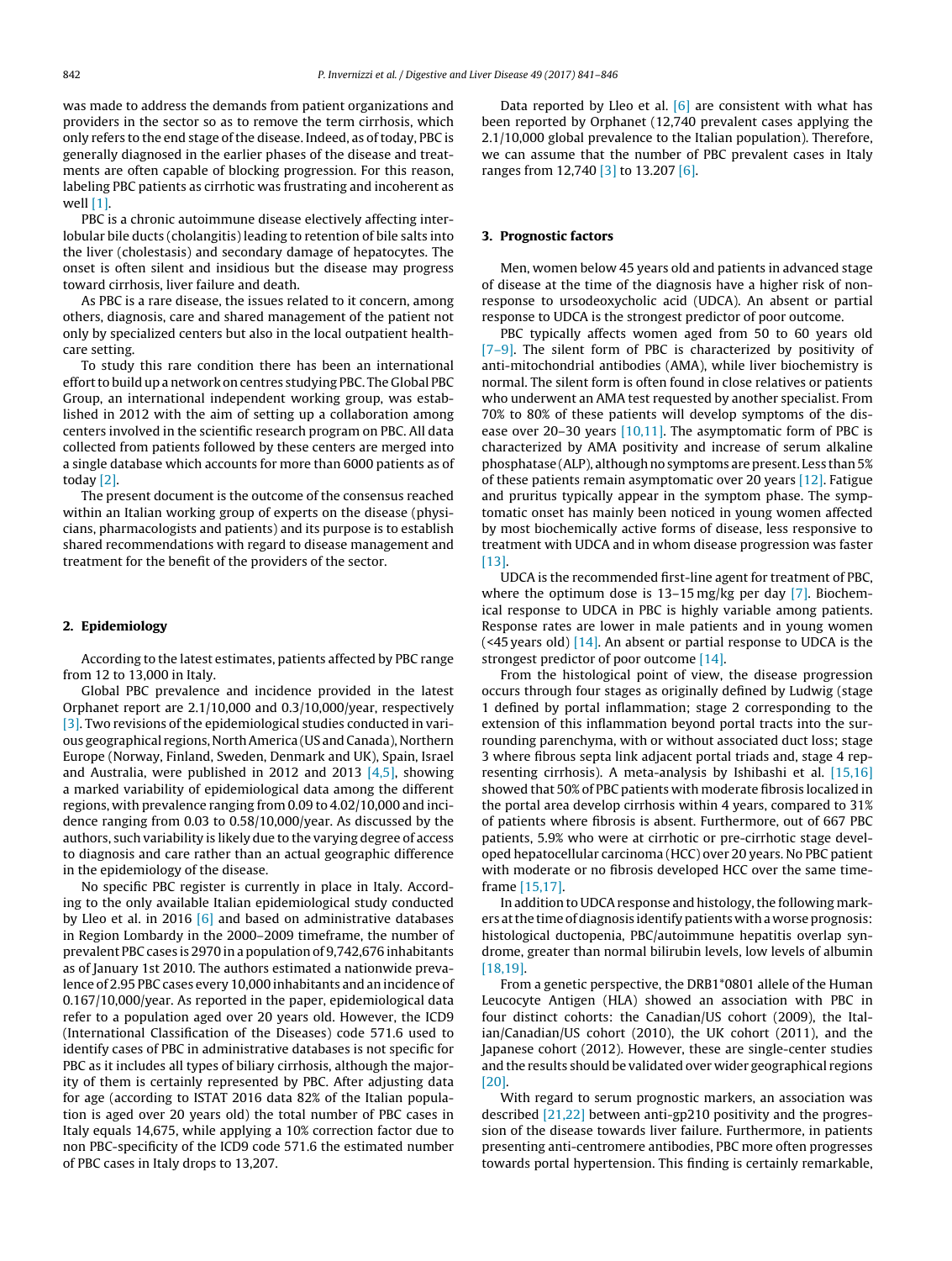but validation studies in European populations are needed before being able to consider it as a patient stratification criterion.

### **4. Diagnosis of PBC**

Diagnosis of PBC is based on the evidence of persistent increase of serum ALP in association with AMA positivity.

Currently, most of the patients are diagnosed in the asymptomatic phase of the disease and symptoms generally appear from 2 to 4 years after diagnosis.

The EASL [\[7\]](#page-5-0) and AASLD [\[23\]](#page-5-0) guidelines agree on the following PBC diagnostic criteria:

- 1. Persistent increase (>6 months) of serum levels of alkaline phosphatase (ALP) in patients with normal results at ultrasound examination of the biliary tract;
- 2. Positivity of AMA (title >1:40 at IF measurement) or anti-Sp100 and anti gp210 subtypes of anti nuclear antibodies (ANA);
- 3. Histologic evidence of nonsuppurative obstructive cholangitis involving interlobular bile ducts.

At least two of the criteria listed above must be met for the diagnosis of PBC. Presence of AMA is fundamental, while in case of absence a histologic examination is needed to confirm diagnosis. There is general agreement that AMA positivity and ALP increase allow definitive diagnosis as the positive predictive value exceeds 95% in this case. Thus, in most of the cases liver biopsy is not required for diagnosis. Biopsy is necessary for diagnostic purposes in the following conditions:

- 1. Patients with persistent increase of ALP of hepatic origin while negative toAMA,M2 antibodies or for PBC-specificANAsubtypes (anti Sp100 and anti gp210).
- 2. Patients with PBC with a clinical and laboratory picture suggesting the presence of features of autoimmune hepatitis (serum transaminases >5 times the upper normal limit, IgG >2 times the upper normal limit, ANA+ (>1:320), SMA positivity (>1:80)) or in whom other liver diseases must be excluded.

Another potential indication for liver biopsy that could help the patient management is the lack of response to UDCA. The histologic examination is the reference tool for the assessment of the stage of PBC and fibrosis, but this test is invasive, has non-negligible risks, is not easily accepted by patients and cannot be used for the periodic assessment of disease progression. Alternative non-invasive methods to assess the stage of fibrosis, including unidimensional transient elastography (Fibroscan), which evaluates the elasticity of liver parenchyma (the so called liver stiffness), are being evaluated. Recent studies show that liver stiffness values <9.6 kPa identify patients with poor or no disease progression over a six year follow up period. Reversely, about 30% of patients with liver stiffness values >9.6 kPa incur major disease-related events over a six year period. During repeated follow up liver stiffness measurements, an increase equal or superior to 2.1 kPa enables to select patients with the highest risk ofincurring liver disease-related major events, liver failure, liver transplantation, and death [\[24\].](#page-5-0) It must be highlighted, however, that there are currently no data proving the predictive ability of liver stiffness with regard to drug treatment efficacy.

Also the APRI index (AST to Platelet Ratio Index) has been proposed as an independent predictor of advanced fibrosis and worse transplant free survival with cutpoint =  $0.54$  [\[25\].](#page-5-0)

Identification of surrogate markers able to reliably predict the clinical outcome of patients is demanding [\[26\].](#page-5-0) Currently, only the serum levels of ALP, both at the time of diagnosis and during treatment with UDCA, are acknowledged as markers of progression. Indeed, there is wide evidence in medical literature that abnormal serum levels of ALP (especially when two times upper normal limit), are predictive of progressive disease [\[27,28\].](#page-5-0)

## **5. Managing PBC**

Managing PBC patients means managing symptoms, outcomes of cholestasis and chronic liver disease.

The approach to a patient affected by PBC is not substantially different from managing a patient affected by another liver disease, although with features related to the management of symptoms and the assessment of disease progression. Obviously, also PBC patients need to be monitored with regard to comorbidities and risk factors (alcohol intake, obesity, viruses, etc.). Liver biochemistry should be checked on a yearly basis in the early stages ofthe disease, and then every 3–6 months in more advanced stages. Above all, attention must be drawn at the potential onset of PBC/autoimmune hepatitis overlap through monitoring of transaminases and possibly IgG (in case of hypertransaminasemia), as patient's prognosis and treatment course would markedly change in this case. As it was already said, the assessment of liver stiffness at the time of diagnosis via Fibroscan might be useful to identify the progressive forms of the disease, but how to schedule follow up Fibroscan is currently uncertain.

#### 5.1. Managing symptoms

Pruritus should be treated with cholestyramine (first line), rifampicin (second line) or naltrexone (third line); UDCA and antihistamine drugs are inefficacious. No treatment for fatigue has been reported to be of significant benefit so far [\[7\].](#page-5-0)

Severe pruritus has an impact on the quality of life of PBC patients, suffice it to say that severe drug resistant pruritus is an indication to liver transplant. Given its remarkable impact on patients' quality of life, this symptom requires particular clinical attention. Neither UDCA nor anti histamine drugs showed efficacy in the treatment of pruritus. The first line drug is cholestyramine, an ion exchange resin able to bind bile acids in the intestinal lumen. The recommended dosage of cholestyramine in treating pruritus is 4 g per day up to 4 times daily (from 4 to 16 g per day). Rifampicin (from 150 to 600 mg per day) is considered as a second line drug, but it requires close monitoring because of potential liver toxicity occurring in 10% of patients. The third line drug is naltrexone (50 mg per day), which is recommended to be started at low dose and then increased, with the risk of suspension syndrome requiring medical attention. The use of sertraline, a serotonin reuptake inhibitor, in a crossover study conducted versus placebo (from 50 to 100 mg per day) in patients with cholestasis of various etiology, has been reported to have positive effects on pruritus. This drug is effective in approximately 40% of patients [\[7,29\].](#page-5-0)

Fatigue is a poorly specific and generally multifactorial symptom. First of all, common and treatable causes of fatigue (anemia, hypothyroidism, depression, psychotropic drug abuse, etc.) should be excluded in these patients. Fatigue due to PBC is not correlated with the severity or duration of the disease. In some cases it is disabling and prevents the most common daily activities. Eighty percent of patients with PBC present fatigue, often associated with sleep disorders and orthostatic hypotension. No specific drug treatment for fatigue or dedicated guidelines are available as of today; furthermore, drugs that are widespread in the age group who is most affected by PBC, like blood pressure lowering drugs, may exacerbate the condition of fatigue. Results of a recent randomized double-blind study with modafinil for the treatment of PBC patients for 12 weeks, compared to placebo, showed ineffectiveness of this drug for the management of fatigue in patients with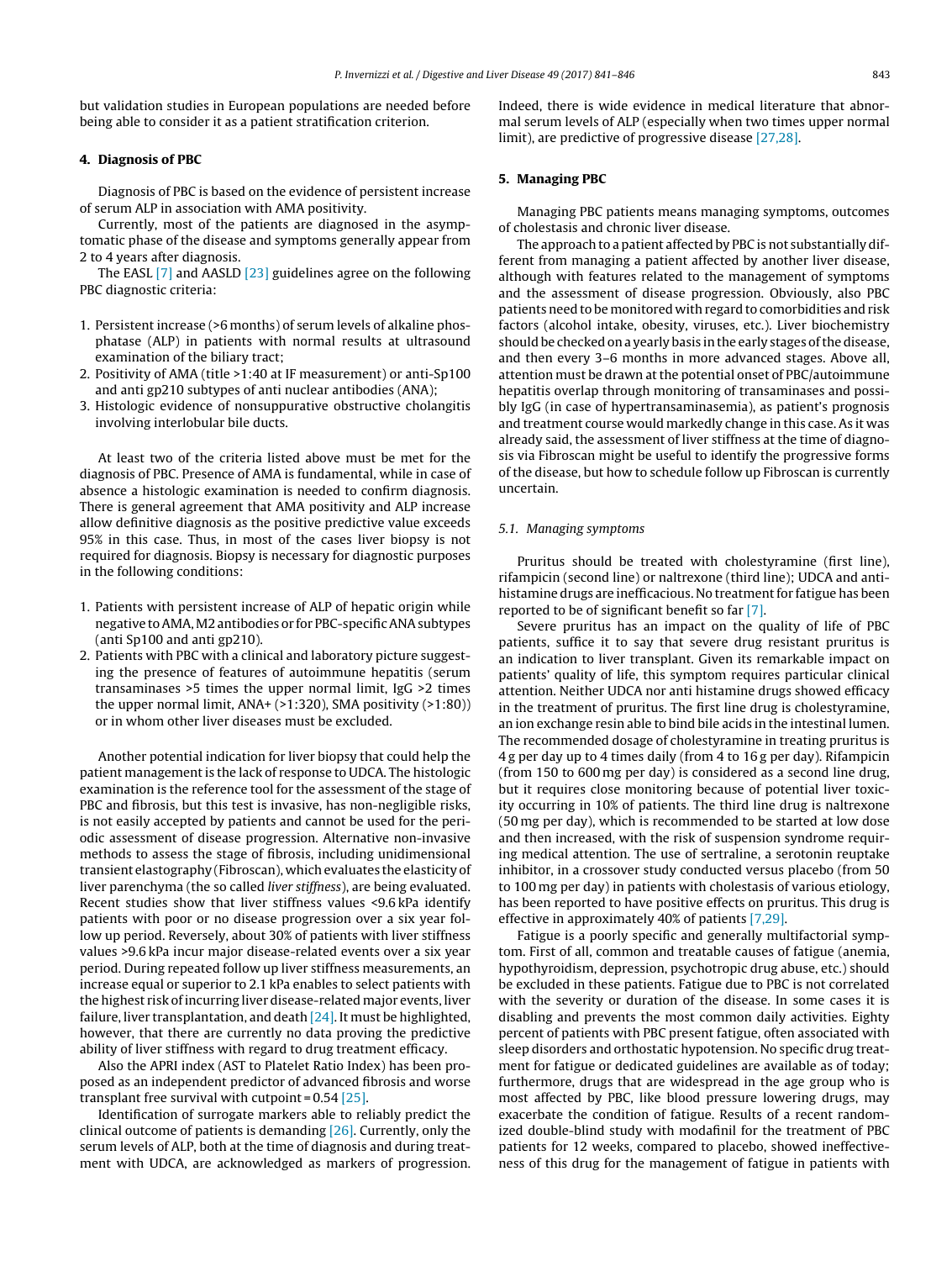<span id="page-3-0"></span>

Qualitative or quantitative indices assessing the prognosis of PBC on the basis of biochemical response to ursodeoxycholic acid.

| Indices      | UDCA-response criteria                                                         | Time of evaluation<br>after starting UDCA | Predictive performance <sup>a</sup> |                   |
|--------------|--------------------------------------------------------------------------------|-------------------------------------------|-------------------------------------|-------------------|
|              |                                                                                |                                           | Global PBC study group              | UK PBC Consortium |
| Qualitative  |                                                                                |                                           |                                     |                   |
| Toronto      | ALP < $1.67 \times$ ULN                                                        | $2$ years                                 | 0.61                                | 0.70              |
| Barcelona    | ALP normal or ALP reduction<br>>40%                                            | 1 year                                    | 0.58                                | 0.61              |
| Paris-I      | ALP < $3 \times$ ULN, AST < $2 \times$ ULN,<br>normal bilirubin                | 1 year                                    | 0.70                                | 0.81              |
| Rotterdam    | Normal bilirubin, normal<br>albumin                                            | 1 year                                    | 0.69                                | -                 |
| Paris-II     | ALP < $1.5 \times$ ULN,<br>AST < $1.5 \times$ ULN, normal<br>bilirubin         | 1 year                                    | 0.63                                | 0.75              |
| Global-PBC   | ALP < $2 \times$ ULN, normal bilirubin                                         | 1 year                                    |                                     |                   |
| Rochester    | ALP < $2 \times$ ULN, Mayo Score <4.5                                          | 6 month                                   |                                     |                   |
| Ehime        | Normal GGT or GGT reduction<br>>70%                                            | 6 month                                   | -                                   | $\equiv$          |
| Quantitative |                                                                                |                                           |                                     |                   |
| UK score     | ALP, AST/ALT and bilirubin at<br>y + albumin and platelet count<br>at baseline | 1 year                                    |                                     | 0.95              |
| Globe Score  | ALP, bilirubin, albumin and<br>platelet count at y + age at<br>baseline        | 1 year                                    | 0.81                                |                   |

Abbreviations: AIH, autoimmune hepatitis; ALP, alkaline phosphatase; ALT, alanine aminotransferase; AST, aspartate aminotransferase; GGT, gammaglutamyl transpeptidase; IgG, immunoglobulin G; LSM, liver stiffness measurement; UDC, ursodeoxycholic acid; ULN, times the upper limit of normal.

<sup>a</sup> Predictive performance based on C-statistic for all-cause death or LT, derived from the derivation and validation of cohorts of the Global PBC study group [\[43\]](#page-5-0) or the UK PBC Consortium [\[42\].](#page-5-0) Adapted from Corpechot et al. [\[41\].](#page-5-0)

PBC [\[30\].](#page-5-0) The results of a clinical trial on the efficacy of rituximab for this indication are not yet available  $[31]$ .

### 5.2. Managing the outcomes of chronic cholestasis

Supplementation with calcium and vitamin D should be considered in perimenopausal women as treatment of osteoporosis. The administration of alendronate or ibandronate might be considered in osteopenic patients in non cirrhotic stage. Hyperlipidemia needs to be treated only in patients with family history of significant cardiovascular events [\[7\].](#page-5-0)

Due to malabsorption of vitamin D, osteoporosis is often associated with PBC (in 20–52% of patients) and progresses along with cholestasis. However, it is important to remind that patients with PBC are mainly women in post-menopausal age, who are per se at risk of developing osteoporosis. Consensus is missing between European and American guidelines with regard to treatment of osteoporosis. Supplementation with calcium (1000–1500 mg per day) and Vitamin D (1000 IU per day) should be considered in these patients and in post-menopausal women in particular. Such treatments are routine in the management of osteoporosis and do not depend on the diagnosis of PBC. The administration of alendronate (70 mg weekly) or ibandronate (150 mg monthly) might be considered in osteopenic patients in non cirrhotic stage. Data demonstrating the efficacy of ibandronate once a month in preventing fractures have been reported [\[32\],](#page-5-0) but further studies are needed to confirm these results.

Hyperlipidemia is a common outcome of chronic cholestasis. However, the absence of an additional cardiovascular risk in these patients has been demonstrated [\[33\].](#page-5-0) In patients with family history of significant cardiovascular events, or hypercholesterolemia associated with low levels of HDL, lipid lowering drugs should be considered.

### 5.3. Managing cirrhosis

Managing cirrhosis secondary to PBC is not substantially different from managing cirrhosis of other etiology.

Managing cirrhosis due to PBC is not substantially different from managing cirrhosis of other etiology. The incidence of HCC in PBC patients is estimated at 0.36 per 100 person years where male sex, an advanced histologic stage and inadequate response to UDCA being associated with higher risk [\[34\].](#page-5-0) In order to monitor the onset of HCC, an ultrasound surveillance every 6 months is required [\[7\].](#page-5-0)

In presence of ultrasound signs of portal hypertension, platelet levels <140,000 or Mayo Risk score >4.1, an endoscopic examination should be performed in order to assess the presence of esophageal varices. [\[35\].](#page-5-0) Management of esophageal varices involves the use of non-selective beta-blockers or elastic banding as primary and secondary prevention. Good clinical outcomes of transplantation have been reported, with 80–85% survival rate over 5 years and almost universal recurrence of the disease [\[36\].](#page-5-0) Patients with PBC should be referred to a transplant center in presence of MELD score >12, Mayo Risk Score > 7.8 or when bilirubin levels get close to 6 mg/dl, given that bilirubin levels are a much more accurate prognostic indicator in PBC than in liver diseases of other etiology. Although the progression of PBC is slow, it is potentially serious: suffice it to mention that the 10 year mortality rate is 59% in PBC patients with greater than normal bilirubin levels and 38% in patients with ALP  $>2$  ULN  $\left[37\right]$ ; markedly higher with respect to diseases like HCV/HIV coinfection (25%) [\[38\]](#page-5-0) or mammary carcinoma (29%) [\[39\].](#page-5-0) For this reason, it is essential to identify the right treatment capable of blocking the progression of the disease in UDCA non responders or intolerants.

## **6. Treating PBC**

UDCA is the only drug approved as first line treatment of the disease. Consensus is missing with regard to second line or alternative to UDCA treatments for patients who are non responders or intolerant to this drug.

As of today, UDCA is the only drug approved as first line treatment of PBC and the only one recommended by the international guidelines [\[7,23\].](#page-5-0) The drug was proven to be effective in reducing serum biochemical parameters altered in PBC (ALP, bilirubin, GGT, cholesterol, and IgM) and also in slowing the progression of the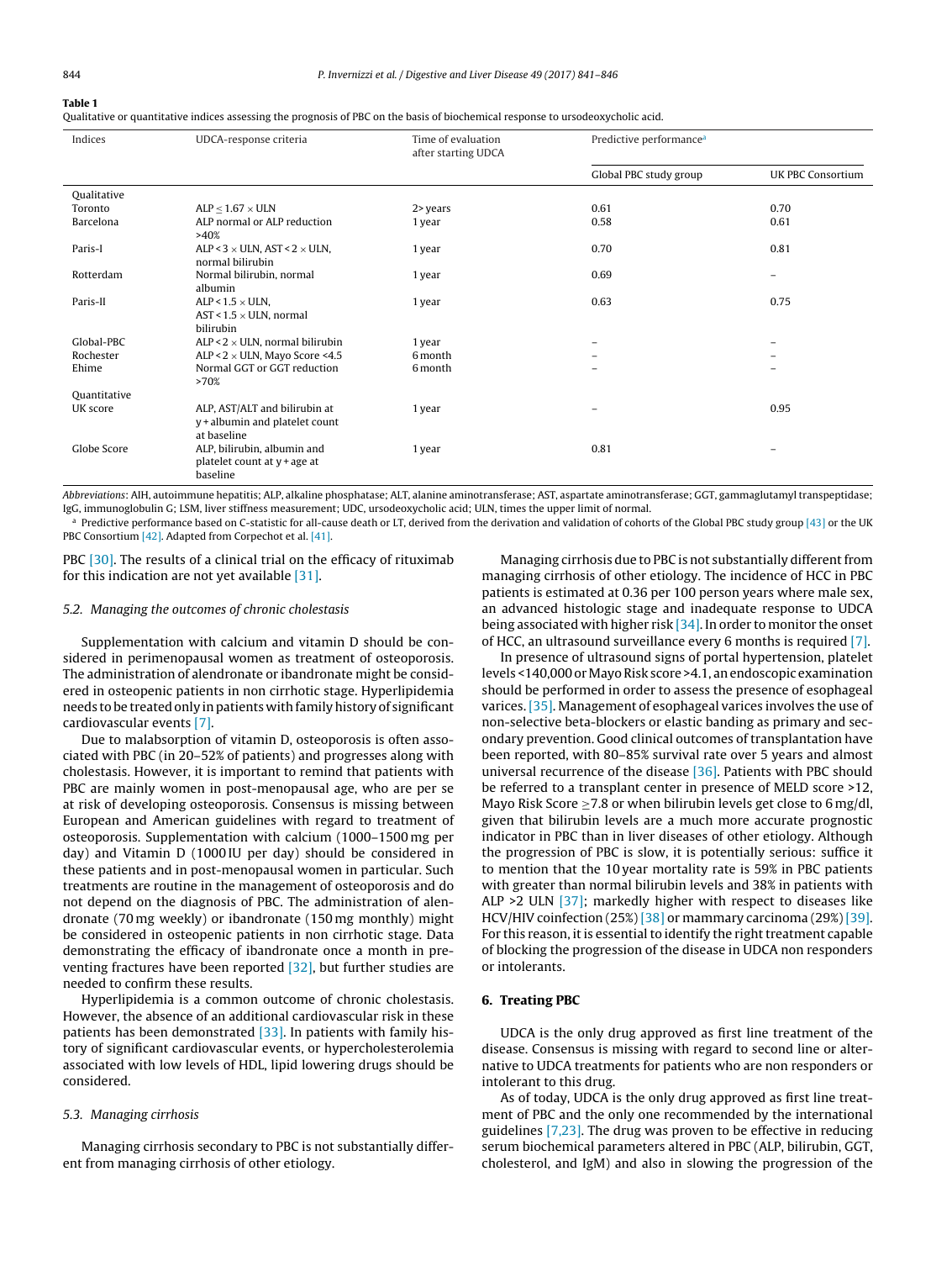disease. The main mechanisms of action of UDCA are linked with its choleretic effect and with its effect on the secretion of bicarbonates protecting the biliary epithelium from the detergent activity of hydrophobic biliary salts. A clinical trial demonstrated that the likelihood of transplant or death in PBC patients is reduced by a 4 year treatment with UDCA compared to placebo as early as in 1994 [\[40\].](#page-5-0) Following studies demonstrated slower disease progression along with reduced rate of major liver events and need of transplant in patients treated with UDCA compared to control patients [\[16\].](#page-5-0) Thus, UDCA is certainly a valid treatment option for patients with PBC; however, in a part of the patient population (around 40%) the drug is ineffective in reducing biochemical markers, ALP in particular. Furthermore, from 3 to 5% of patients are intolerant to UDCA, manifesting adverse events that prevent continuing the drug, for example incoercible or otherwise unexplained diarrhea.

The definition of UDCA non-responder is not completely clear, as different criteria have been reported in medical literature [\[41\].](#page-5-0) These criteria ([Table](#page-3-0) 1) are based on the improvement of biochemical markers of the disease (ALP, gamma-GT, albumin, bilirubin) after 6–12 months of treatment. All studies agree that the response to UDCA, whatever the definition, represents an independent prognostic factor of disease progression.

Therefore, the percentage of patients who are non-responders to UDCA changes according to the chosen marker; by and large, 40% of patients treated with UDCA need an add-on treatment, while 3–5% of patients are intolerant to the drug, that is, they manifest adverse events that de facto prevent them from taking it. All models that have been proposed to define the lack of response to UDCA[\(Table](#page-3-0) 1) are easy to use but also dichotomous, namely they are able to define only two levels of risk (responder and non-responder). Conversely, these models are not able to provide intermediate levels of risk and, above all, they do not measure risk over time, in other words they do not predict the likelihood that a patient will undergo transplant after 1–5 years. In order to drive decisions on patient management, it is necessary to provide continuous models (indices, scores) with the power to measure the level of risk for each single patient in each disease stage and, above all, to quantify risk over time. Two large multicenter studies have recently developed continuous predictive models (UK score, Globe score) that are based on biochemical markers related to stage of disease and response to UDCA, and therefore allow to quantify and stratify the risk of progression in continuous and time related fashion [\[42,43\].](#page-5-0) Using such models is it possible to quantify the risk of developing liver failure requiring transplant or liver and non liver related mortality over a specific timeframe (5,10 and 15 years) in single patients.

#### 6.1. Treating PBC patients non responding to UDCA

Although randomized clinical trials are lacking, some studies support potential efficacy of budesonide and fibrates.

With regard to add on therapies to UDCA, according to published studies budesonide and fibrates (bezafibrate, fenofibrate) are of benefit in patients who do not respond to UDCA. However, these are single center or retrospective studies conducted in very small patient populations and requiring validation [\[44,45\].](#page-5-0) Budesonide might be of more benefit in PBC patients with signs of hepatitis (elevated serum transaminases) in whom the inflammatory component is prevailing, but it cannot be used in patients at cirrhotic stage, with severe osteopenia/osteoporosis, elderly, or who suffer from diabetes or hypertension. Fibrates might be useful in patients with marked hyperlipidemia and high cardiovascular risk, and in patients with pruritus as a prevailing symptom, but they carry potential side effects like muscle damage (myositis and rhabdomyolysis) and renal insufficiency; fibrates may also cause drug induced liver damage.

As of today, OCA is the only drug for which controlled multicenter studies have demonstrated efficacy in the UDCA non-responder or intolerant patient sub group [\[46\].](#page-5-0)

Obeticholic acid (OCA) might be considered as add on therapy in UDCA non-responders or intolerants.

OCA belongs to the class of bile acids, being an analogue of chenodeoxycholic acid (CDCA), with the addition of an ethyl group providing a strong affinity for the nuclear farnesoid X receptor (FXR). This receptor is involved in the regulation of bile acids homeostasis, inhibiting their production (via the inhibition of CYP7A1 and CYP8A1) [\[47\],](#page-5-0) increasing their excretion [\[48\]](#page-5-0) and reducing liver and intestinal reabsorption [\[49,50\].](#page-5-0) OCA has a 100 times higher affinity for FXR than CDCA, and a different mechanism of action from UDCA, whose primary activity is the dilution of the endogenous bile [\[51\].](#page-5-0)

Based on the results of two phase II studies and one phase III study (POISE), OCA received a conditional approval by EMA [\[52\].](#page-5-0) In the phase II 747 202 study, OCA in combination with UDCA was proven to reduce ALP by 20–25% in a non dose-dependent fashion after a 12 week treatment. In these studies the reduction of ALP is clinically and statistically significant as early as after two weeks of treatment, reaches a peak after 6 months and then stabilizes [\[53\].](#page-5-0)

The POISE study evaluated a composite primary endpoint recommended by FDA and based on the following elements: ALP < 1.67 +ALP reduction of at least by 15% from baseline and total bilirubin (TB) lower than or equal to the Upper Limit of Normal (ULN) at 12 months. The secondary endpoints evaluated were the reductions of biochemicalmarkers:ALP,AST, bilirubinand GGT. The study included three treatment arms: OCA  $10 \text{ mg} \pm \text{UDCA}$ , Titration (OCA 5 mg  $\pm$  UDCA for 6 months with the OCA dose increased to 10 mg for the following 6 months) and placebo  $\pm$  UDCA. Patients were randomized in 1:1:1 ratio. The primary endpoint was reached by 46 to 47% of patients taking OCA, with an earlier effect in the OCA 10 mg treatment arm. OCA was proven effective in reducing ALP, AST and GGT, achieving clinically and statistically significant levels after two weeks of treatment. ALP, AST and GGT reached their lowest levels after three months and then remained stable for the whole study period, as it was seen in phase II studies. Furthermore, a reduction of ALP by at least 15% was reported in 77% of patients. Two hundred and sixteen patients, of whom 32 from Italy, were enrolled in the study. The improvement in the markers of cholestasis was also confirmed by the following 12-month open-label phase [\[46\].](#page-5-0)

The main adverse event was pruritus, that was the reason for study interruption for 7 out of 73 patients in the OCA 10 mg treatment arm and 1 out of 70 in the titration arm. However, pruritus suffered by patients decreased over time and reached the same level as at baseline after six months [\[46\].](#page-5-0)

## **7. Conclusions**

UDCA shows to be effective in a wide range of patients, although 30–40% of them are still lacking an adequate response. Globe Score and UK PBC Risk Score seem a very promising support to the decisions that must be made concerning follow-up and indications for second-line drugs. As of today, in theory, at least three drugs can be used as an add-on to UDCA in an individualized fashion according to the characteristics of the patient affected by PBC. Of them, only OCA received conditional approval by EMA. With regard to the other two options, budesonide and fibrates, the current off label utilization still requires further scientific evidence, especially in terms of validation through randomized clinical trials.